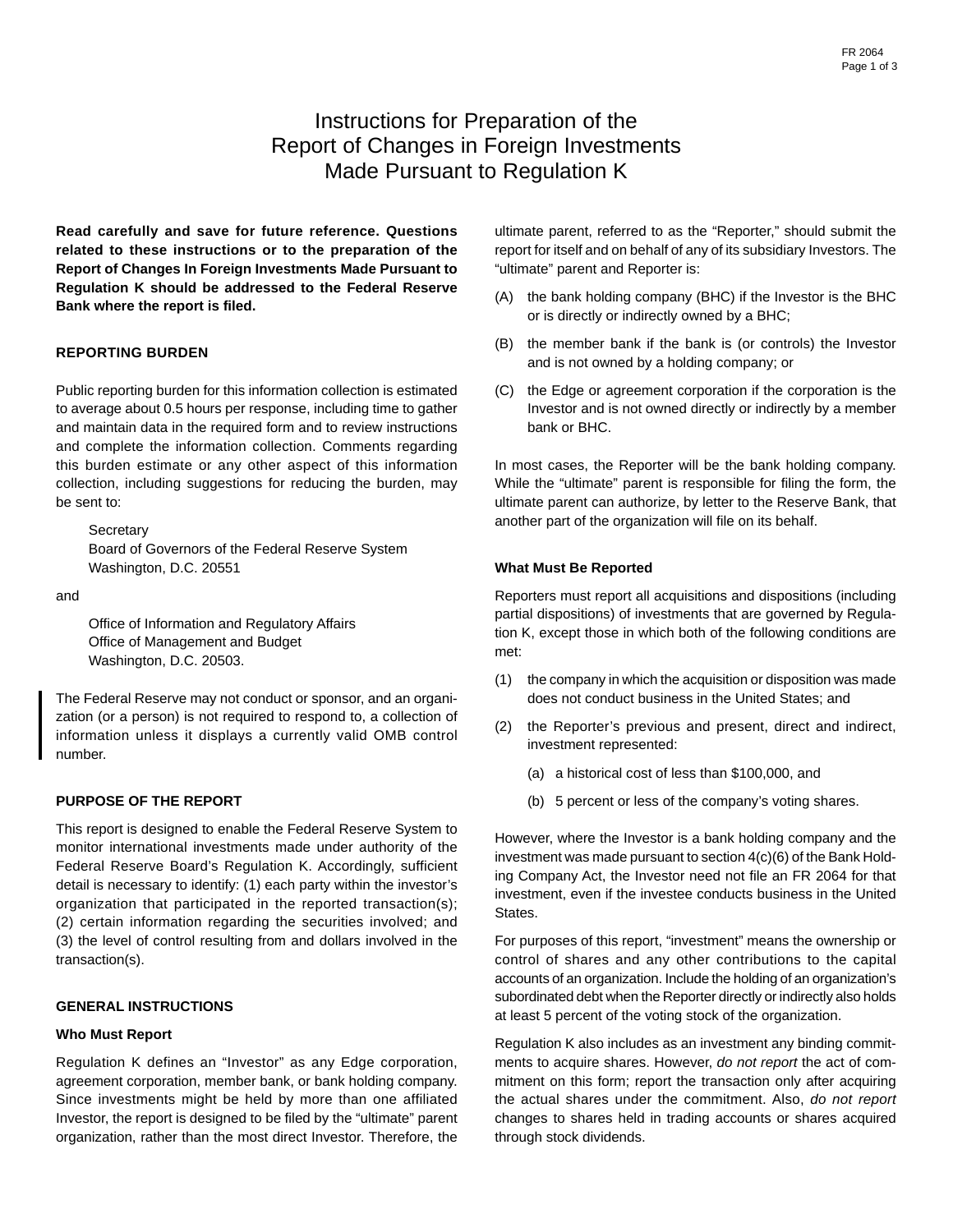#### **Filing Procedures and Due Dates**

The Reporter should send the original and one copy of the report to the Federal Reserve Bank in the District in which it is domiciled no later that the last day of the month following the month in which the acquisition or disposition occurred. If no acquisition or disposition was made, no report is needed.

### **SPECIFIC ITEM INSTRUCTIONS FOR COMPLETING THE FORM**

**1. Report for.** Indicate numerically the calendar month and year the transaction(s) was consummated.

**2. Participating Companies.** Provide the following information to identify each party to the reported transaction(s):

**2.A. Filed by.** State the full legal name of the Reporter and its location (city, state).

**2.B. Filed for.** If the transaction was made indirectly by the Reporter through a subsidiary member bank, Edge or agreement corporation, state the full name and location (city, state) of the most direct subsidiary Investor. If the transaction was made directly by the Reporter, leave this item blank. If the Reporter has acquired or disposed of an investment indirectly through more than one subsidiary Investor, submit separate reports for each Direct Investing Company.

**2.C.** If the transaction(s) was made directly by the Investor identified in Item 2.A or 2.B, leave this item blank.

**3. Company Invested in.** Provide the requested information for the company in which the investment was made or changed. (The report should be filed even if the only change since the last report is a change in name or location.)

#### **4. Current Status of Company.**

**4.A. Investment Category.** Enter the code number (1, 2 or 3) in the box that indicates the present status of the company in which the acquisition or disposition was made. The company is a subsidiary if the Reporter directly or indirectly controls a majority of its voting shares or if the Federal Reserve System has deemed the company to be otherwise controlled by the Reporter or its affiliates. The company is a joint venture if the Reporter directly or indirectly controls between 20–50 percent of its voting shares and the Reporter does not otherwise control its activities. The company is a portfolio investment if the Reporter directly or indirectly controls less than 20 percent of its voting shares.

**4.B. U.S. Business.** Indicate whether the company invested in engages in business in the United States by checking the appropriate box.

**5. Transactions and investment data.** Enter the appropriate code number in Columns A and B and the historical cost in Column C that corresponds to the type of Investment (divestment) reported. Multiple acquisitions or dispositions of the same type of investment (such as acquisitions of two types of voting shares) should be combined and reported as one transaction. Changes to each of the four types of investments may be reported on one form provided all the parties to the transaction (Items 2.A, B, and C, and Item 3) are the same.

If the company in which the investment was made is being reported as a subsidiary for the first time, submit separate reports for each of the subsidiary's equity investments.<sup>1</sup> If a subsidiary company is sold, or otherwise becomes a noncontrolled company, report only the disposition of shares of the subsidiary; all of its equity investments will be terminated automatically within the Federal Reserve System's files. However, if the Reporter retains any of these indirect investments by acquiring them directly or by transferring them to any of its other subsidiary companies, report each transfer as an acquisition on a separate report.

Voting shares are any common, preferred or partnership shares that carry voting rights, regardless of the relation of these rights to those of other classes of shares. Nonvoting shares are shares that carry no voting rights. Capital contributions refer to increases or decreases to the company's capital account that do not involve an exchange of voting or nonvoting shares or subordinated debt. Report changes to holdings of subordinated debt only if the Reporter also controls at least 5 percent of the foreign company's outstanding voting shares.

**Column A. Transaction type.** Enter the appropriate acquisition or disposition code. Report the conversion of one type of investment into another as an acquisition of the new type and a disposition of the old. For example, if subordinated debt is converted into voting shares, report the acquisition of voting shares and the disposition of the subordinated debt.

**Column B. Regulatory provision.** Enter the code number corresponding to the section of Regulation K that authorized the most direct Investor to make the investment. Dispositions do not require Board approval and, therefore, Column B should be left blank. The most direct Investor is the company identified in Item 2.B or, if it is blank, in Item 2.A. The different authorizations and their corresponding section citations are shown below.

## Code

#### Number Regulatory Provision

- (1) U.S. Bank Foreign Branch Investments (Sec. 211.3(b)(3))
- (2) General Consent (Sec. 211.5(c)(1))
- (3) Expanded General Consent (Sec. 211.5(c)(2))
- (4) Prior Notification (Sec. 211.5(c((3))
- (5) Specific Consent (Sec. 211.5(c)(4))
- (6) Debts Previously Contracted (Sec. 211.5(e))

For further details, refer to Regulation K.

<sup>&</sup>lt;sup>1</sup>Do not report small investments that meet the criteria specified on page 1.